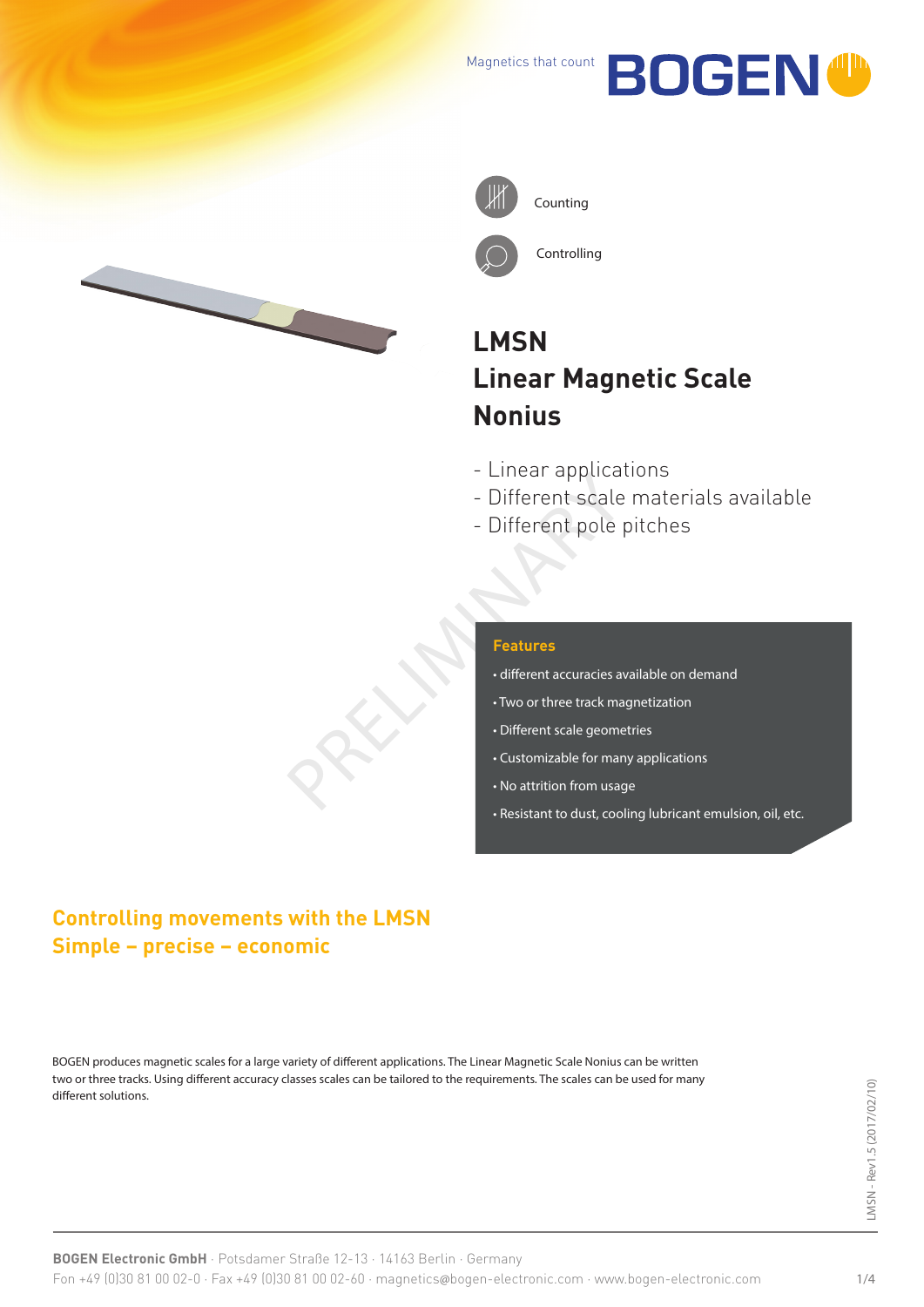

## **Linear Magnetic Scale**

| Accuracy class               | $\pm$ 3 µm, $\pm$ 10 µm, $\pm$ 20 µm     |  |
|------------------------------|------------------------------------------|--|
|                              | Magnetic Tape: Elastomer filled with     |  |
| Material                     | ferrite                                  |  |
|                              | Carrier Tape: Stainless Steel            |  |
| Width [mm]                   | 6, 8, 10                                 |  |
| Thickness [mm]               | 0.5 to 1.66 (depending on scale setup)   |  |
| Pole pitch [mm]              | 1.28; 1.5                                |  |
| Magnetic flux                | tbd                                      |  |
| Operating temperature        | -20 $\degree$ C to +100 $\degree$ C max. |  |
| <b>Expansion coeffizient</b> | $\sim$ 17 x 10-6/K                       |  |
| Minimum bending radius [mm]  | 65                                       |  |
| Length in pieces             | see page 4 supply                        |  |
|                              | Multiple hole combinations and angle     |  |
|                              | cuts possible (on request)               |  |
| End processing for pieces    |                                          |  |

Characteristics Adhesive Tape (optional)

|  | Material      | Double sided acrylic adhesive tape |
|--|---------------|------------------------------------|
|  | Width [mm}    | 5.7.9                              |
|  | Thicknes [mm] | 0.13                               |

Characteriestics Cover Tape (separate accessory)

| Material       | Cover tape:<br>Stainless steel, non magnetic<br>Adhesive tape:<br>Acrylic adhesive tape |
|----------------|-----------------------------------------------------------------------------------------|
| Width [mm}     | $5 \pm 0.2$<br>$8 \pm 0.2$<br>$10 \pm 0.2$                                              |
| Thickness [mm] | 0.23 total thickness<br>(0.1 mm stainless steel tape<br>+ 0.13 mm adhesive tape)        |

Dimension Magnetic Scale

#### **Cover Tape (separate accessory)**

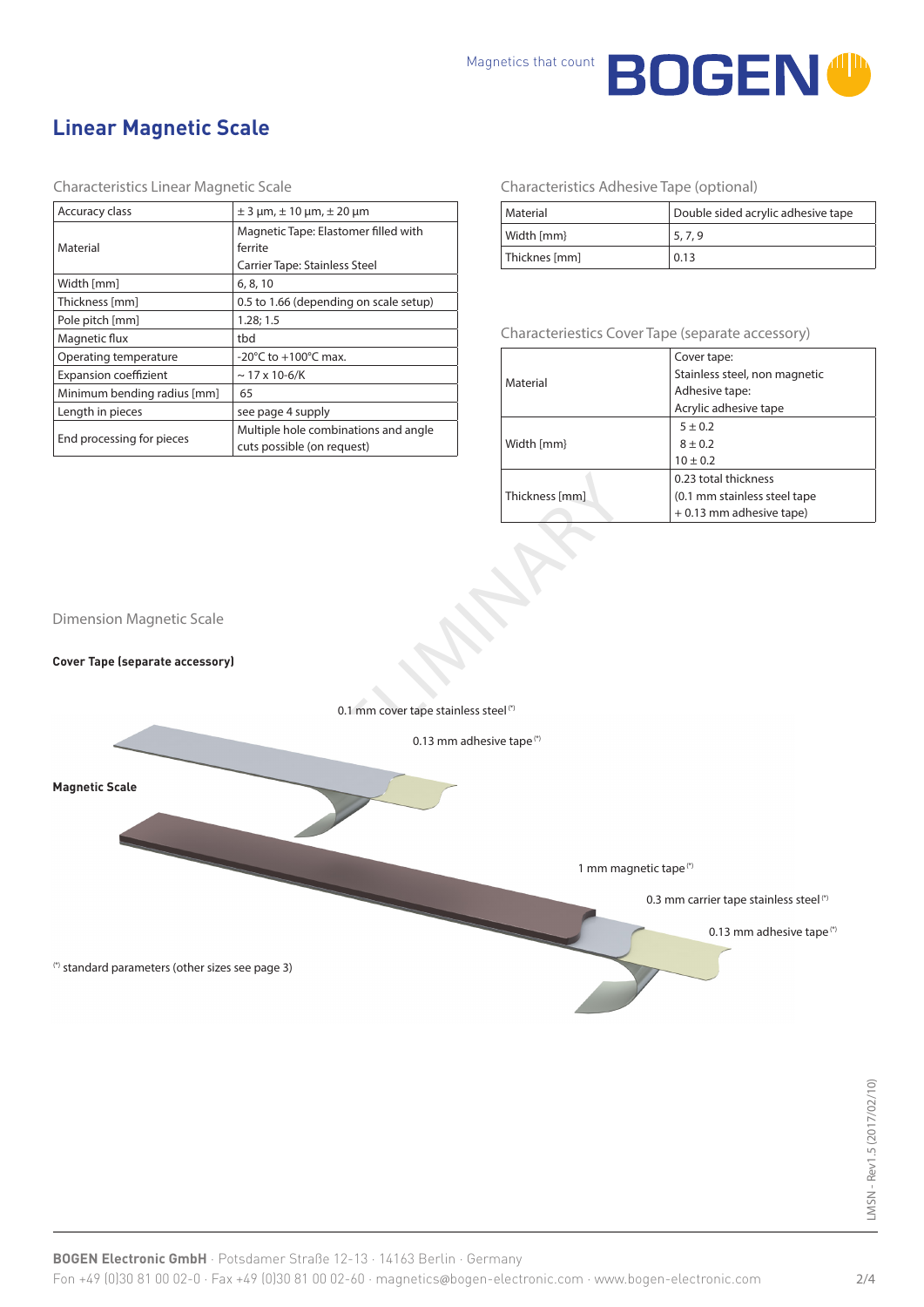**BOGEN** 

#### Scale Dimensions with Standard Layer Stackup





#### Scale Dimensions with optional Layer Stackup (\*)

#### For individual scale setups following layer dimensions can be used

| Magnetic tape | $0.5$ mm or $1.0$ mm    |
|---------------|-------------------------|
| Carrier tape  | $0.1$ mm or $0.3$ mm    |
| Adhesive tape | 0.13 mm or 0.55 mm      |
| Cover tape    | 0.076mm, 0.1 mm, 0.15mm |

(\*) standard parameters are bold

#### Length

Linear magnetic scales cut in pieces or supplied on reel

#### Marking<sup>1)</sup>

The marking distance is 250 mm and builds up as follows: accuracy class . pole pitch [µm] . year/week . reel no. . magnetic strip counter (optional) e.g. A20.2000.1605.19 (marking every 250 mm)

A20.2000.1608.19.012 ( marking one time per magnetic strip)

<sup>1)</sup> The magnetic strip counter indicates the number of remaining strips on the reel. The strip is marked only once per length.

Optional Accessory

- Extruded aluminum profile
- Scale applicator